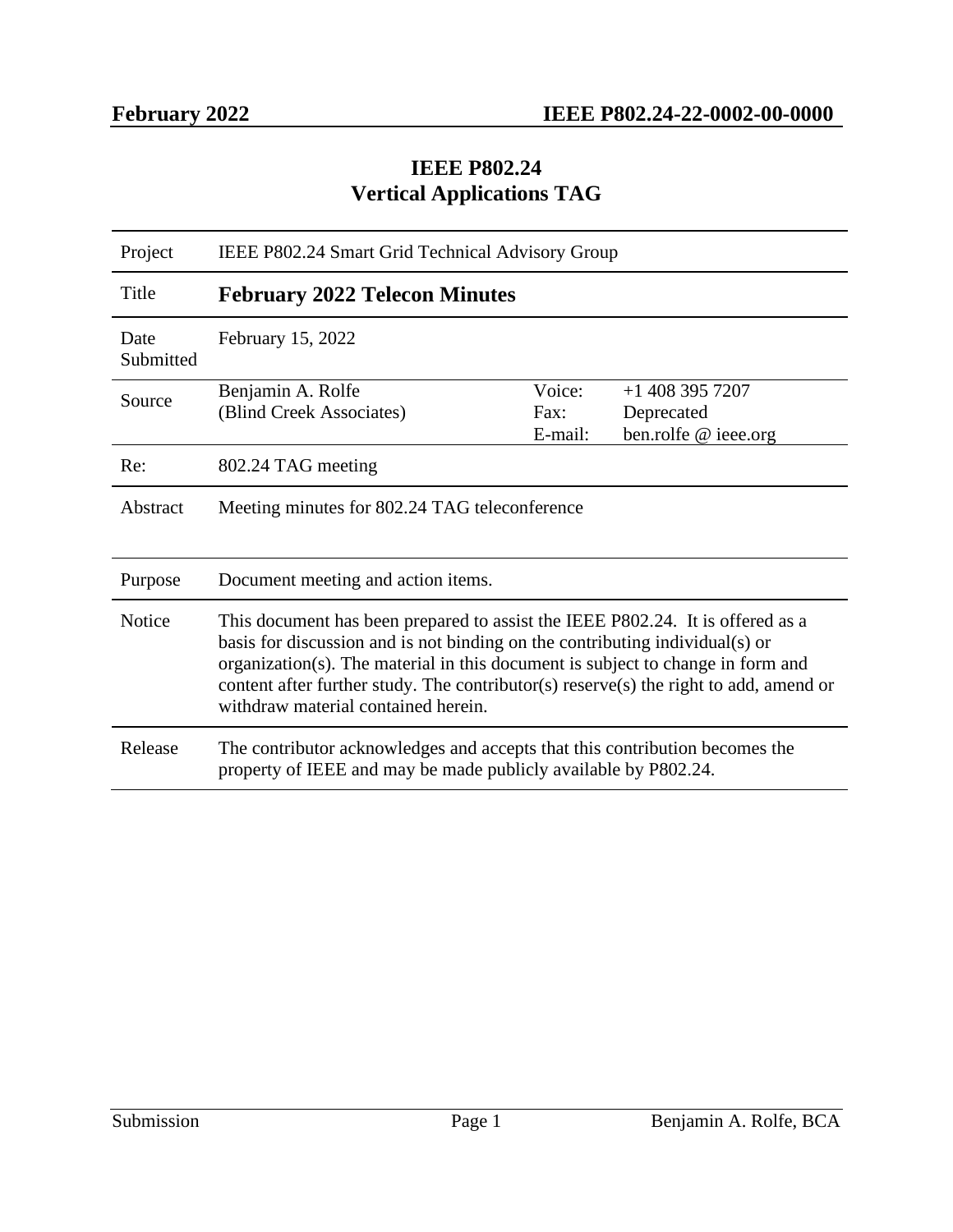# Minutes TAG 24

February 2022 Interim Teleconference

| 802.24 TAG                                   |                                                                             |  |  |
|----------------------------------------------|-----------------------------------------------------------------------------|--|--|
| <b>TAG and TG1 Chair:</b> Tim Godfrey (EPRI) |                                                                             |  |  |
|                                              | Vice Chair and Recording Secretary: Benjamin Rolfe (Blind Creek Associates) |  |  |
|                                              | <b>Acting TG2 Chair:</b> Tim Godfrey (EPRI)                                 |  |  |

## Table of Contents

# <span id="page-1-0"></span>**Tuesday, February 15, 2022**

#### <span id="page-1-1"></span>*Opening*

Meeting called to order at 16:08 ET / 22:08 CET by TAG Chair Tim Godfrey. Chair presents meeting slides document # [802.24-22-0003r0](https://mentor.ieee.org/802.24/dcn/22/24-22-0003-00-0000-february-teleconference-on-ieee-802-solutions-for-vertical-applications-white-paper.pptx)

The chair presents the Guidelines for IEEE-SA Meetings and Participation in IEEE 802 Meetings, including the copyright slides provided by IEEE.

## <span id="page-1-2"></span>*Agenda:*

- 1. Opening
- 2. Work on 802 Solutions for Vertical Applications white paper
- 3. Adjourn

Following neither discussion nor objection, agenda approved by unanimous consent.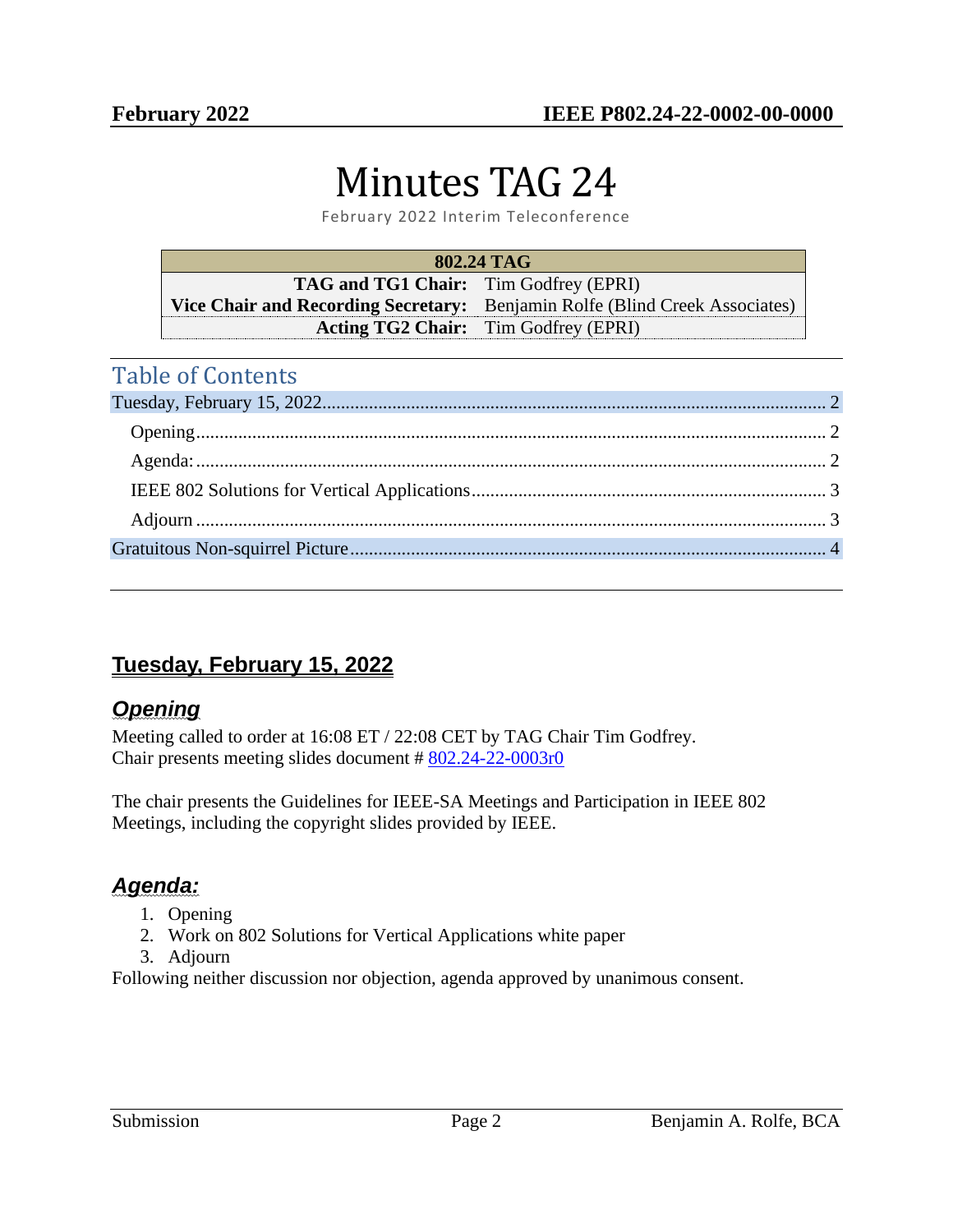#### <span id="page-2-0"></span>*IEEE 802 Solutions for Vertical Applications*

Group work reviewing and revising the document:

- Current draft document  $\# 24-19-0017r10$  $\# 24-19-0017r10$
- Added list of 802 standards
	- o Suggest making this list an annex
	- o Suggest we ask for experts from relevant WGs to review list
		- **EXECUTE:** Identify any standards which should and should not be listed under vertical applications
	- o Consider a "short list" that lists the standards relevant to the verticals discussed in depth in the white paper.
- Table of comparison with 3GPP standards characteristics
	- o Discussed and revised
	- o Emphasizes the breadth of 802 vs specialized focus of 3GPP
- Rev 11 posted following the call

Next steps:

- Review overall structure and organization of the document
- Balance detail: reduce some sections that are too detailed and fill in some missing details.
- Send out for review by all WGs

#### <span id="page-2-1"></span>*Adjourn*

Adjourned at 17:01 ET / 23:01 CET